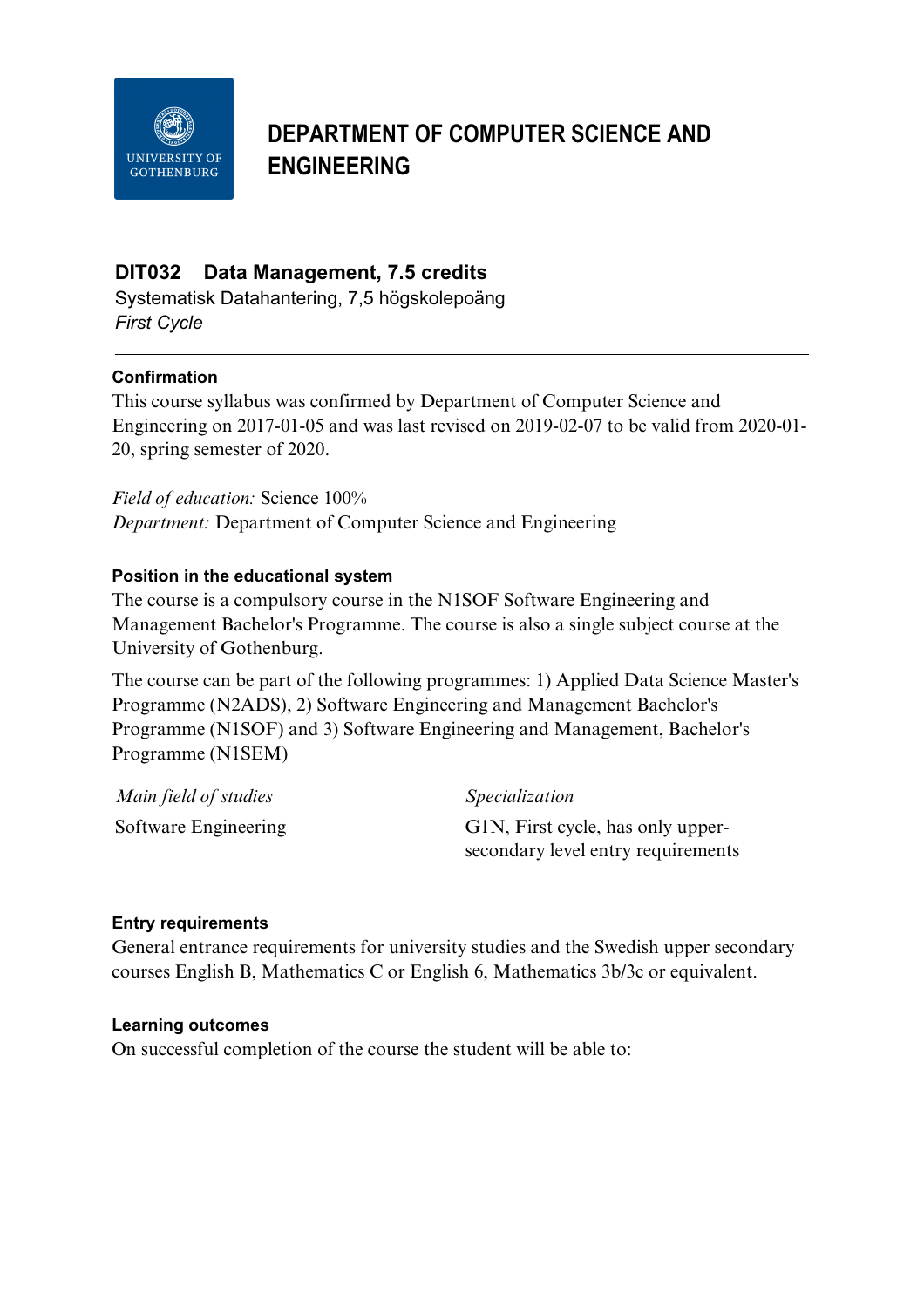## *Knowledge and understanding*

- explain the differences between data, information and knowledge
- explain basic concepts: relational data model, non-relational data model, entityrelationship model, relational database design, relational algebra and the database language SQL
- explain the ideas of distributed and NoSQL databases, and contrast them to the relational model

## *Competence and skills*

- construct an algorithm for querying and filtering data based on predefined criteria
- manage the process of collecting and representing data in a database
- build a data model (entity-relationship model)
- create database tables, and formulate database queries in SQL
- experiment with data technologies such as big data and open data
- manage and query NoSQL database systems

## *Judgement and approach*

- assess the quality of data and correctness of data models
- evaluate the applicability of data management techniques for a given purpose, especially with respect to comparing monolithic and distributed, and relational and NoSQL database management systems

## **Course content**

The course introduces the student to the role of data, information, and knowledge in software engineering. The course has two general themes: (1) fundamental concepts related to data in software engineering; (2) basic principles of database systems as seen by users, application programmers and database administrators.

The course introduces concepts and techniques related to working with data, information and knowledge, although the focus is mostly on data and information. Techniques related to extraction, representation, modeling, and access , and visualization of data are discussed.

The course then introduces the role of databases and database management systems, covering topics such as algebra and the relational database, logical and physical design of databases, and the use of SQL. This includes programming in SQL, from the perspective of a user querying or modifying an existing database, by a database designer, and by an application programmer invoking SQL from a host language. Further, the student learns to query NoSQL databases, and contrast them to the relational model. The course also covers different data models such as XML, RDF, and JSON.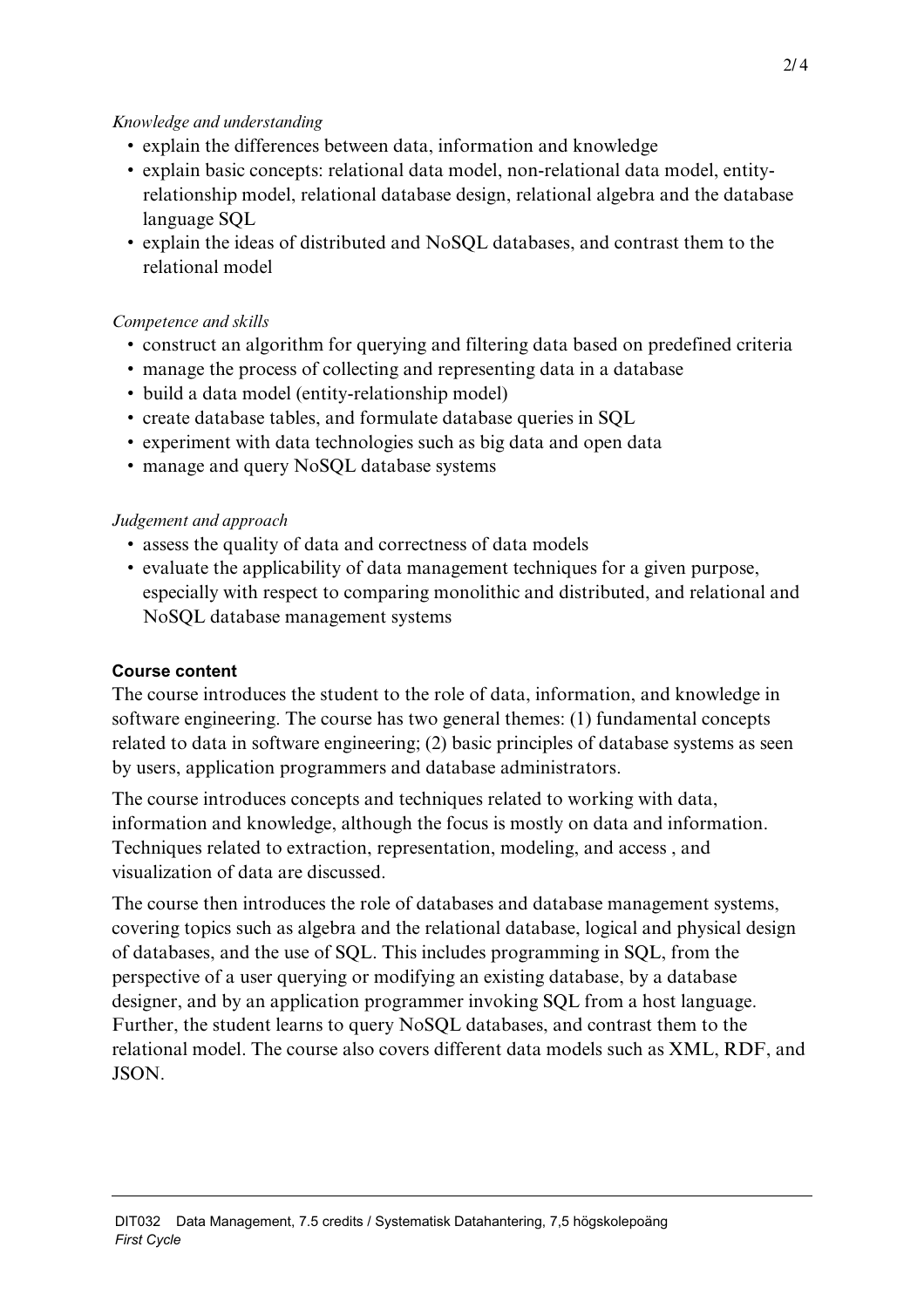#### *Sub-courses*

- **1. Written exam** *(Tentamen),* 4.5 credits Grading scale: Pass with Distinction (VG), Pass (G) and Fail (U)
- **2. Assignments** *(Inlämningsuppgifter),* 3 credits Grading scale: Pass (G) and Fail (U)

## **Form of teaching**

The teaching consists of lectures, group work, exercises, as well as supervision in connection to the exercises.

*Language of instruction:* English

## **Assessment**

The course is examined by an individual written exam carried out in an examination hall at the end of course and written assignments normally carried out in groups of 2–3 students.

The sub-course assignments is examined on the basis of solutions to compulsory problems handed in during the course and on the basis of individual contribution to the group work.

The student is required to complete written self- and peer-assessment forms during the course which will be part of the assessment of the student's individual contribution to the project.

The sub-course Assignments is reexamined by individual assignments and an individual oral examination.

If a student, who has failed the same examined component twice, wishes to change examiner before the next examination, a written application shall be sent to the department responsible for the course and shall be granted unless there are special reasons to the contrary (Chapter 6, Section 22 of Higher Education Ordinance).

In cases where a course has been discontinued or has undergone major changes, the student shall normally be guaranteed at least three examination occasions (including the ordinary examination) during a period of at least one year from the last time the course was given.